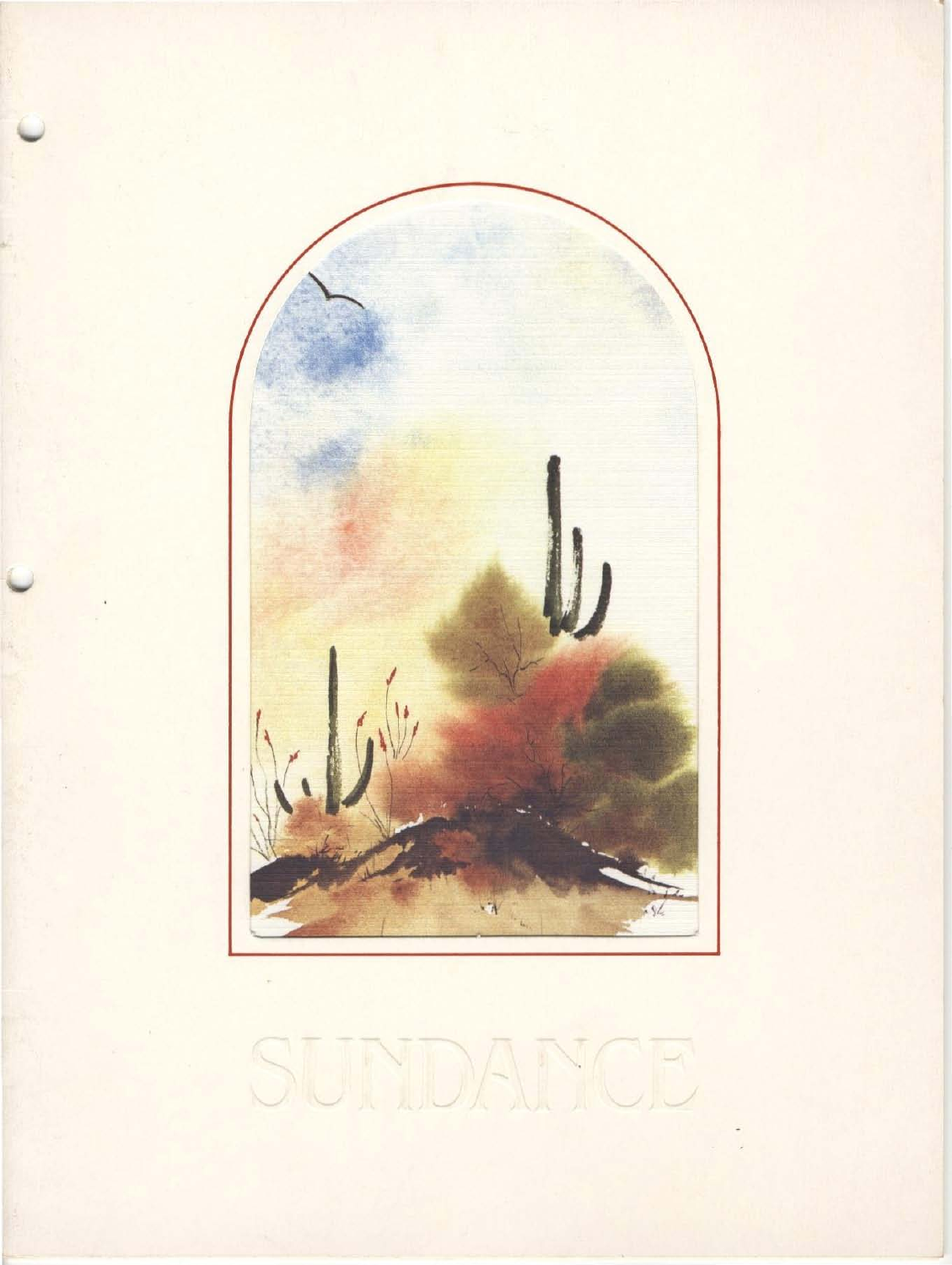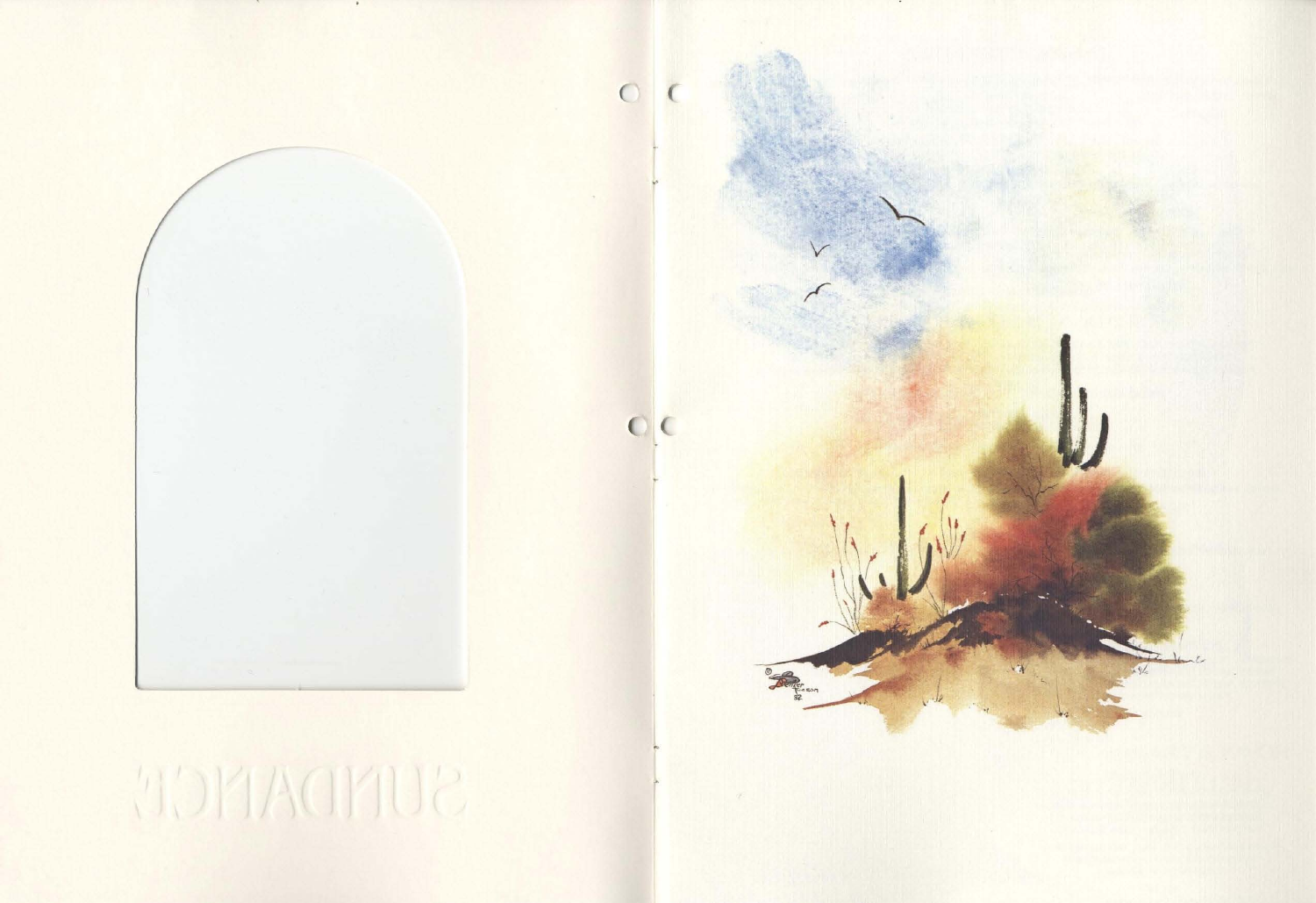## **TASTY BEGINNINGS**

**Garden Vegetables** Deep Fried In Beer Batter

\$2.95

**Shrimp Pacifica** Marinated Tiny Shrimp Oysters Two + Two + Two Casino, Bienville, Rockefeller

 $$5,50$ 

Mexamerica Nacho-Potato Skins with Cheese and Spices

\$4.75

\$2.95

### **SOUP**

# **SOUP-PASTA-SANDWICH**

**Today's Hot Soup** 

 $Cup-S.95$ Bowl-81.25 Soup-Today's Hot or Cold

Homemade Southwestern Chili With Beans, Longhorn Cheese, Diced Tomato and Onions

Bowl-\$3.25

Pasta-Casserole Tortellini

Sandwich-Chicken, Tuna or Shrimp Salad on a Freshly Baked Croissant

**S4.75** 

## **SUNDANCE FOOD MARKET**

Not Just Another Salad Bar. It's More Like a Market, Prepared by the Chef from a Selection of Seasonal Greens, Creamy Salads and Pastas, Julienne of Cold Meats and Cheeses. Pickled Vegetables, Sunflower Seeds, Raisins, Nuts, and a Bevy of Other Seasonal Delights.

Food Market-\$3.95

With Dinner-S1.75

# **THE TRADITIONALS**

Served with Pickled Vegetables and Fried Potatoes

B.L.T.T.O.T. Bacon, Lettuce, Tomato, Turkey on Toast \$3.95

**Beef American** On Sour Dough Bun, Thin Slices of Roast Beef. Grilled Onions and Melted American Cheese

\$4.75

Mozzarella-Cristo

Ham, Salami, Mozzarella Cheese Sandwich, Dipped in a Light Batter and Fried to a Golden Brown

**S4.25** 

### **BURGERS ELITE**

**Choice of Baked Beans or Fries** 

No Name Burger

Two Beefy Patties, Our Almost Famous Sauce, Some Lettuce, Blushing Red Tomatoes, Properly Aged Cheddar Cheese and Onions on a Sesame Seed Bun

\$4.50

**Happy Gringo** Beef Patty on a Bun, with Chili Peppers and Cheese, Finished with Diced Onion and Tomato.

\$3.95

**Plain and Simple** 

.... Or, If You Want Some Cheese, Just Say So

S<sub>2.95</sub>

### THE ULTIMATE DELI

Any Combination of Three-Roast Beef. Turkey Breast, Corned Beef, Pastrami, Baked Country Ham or Genoa Salami

Served on Kaiser Roll, Rye, Whole Wheat or White Bread with Potato Salad and **Crisp Fresh Vegetables** 

**S3.95** (P.S. No Charge for Cheese)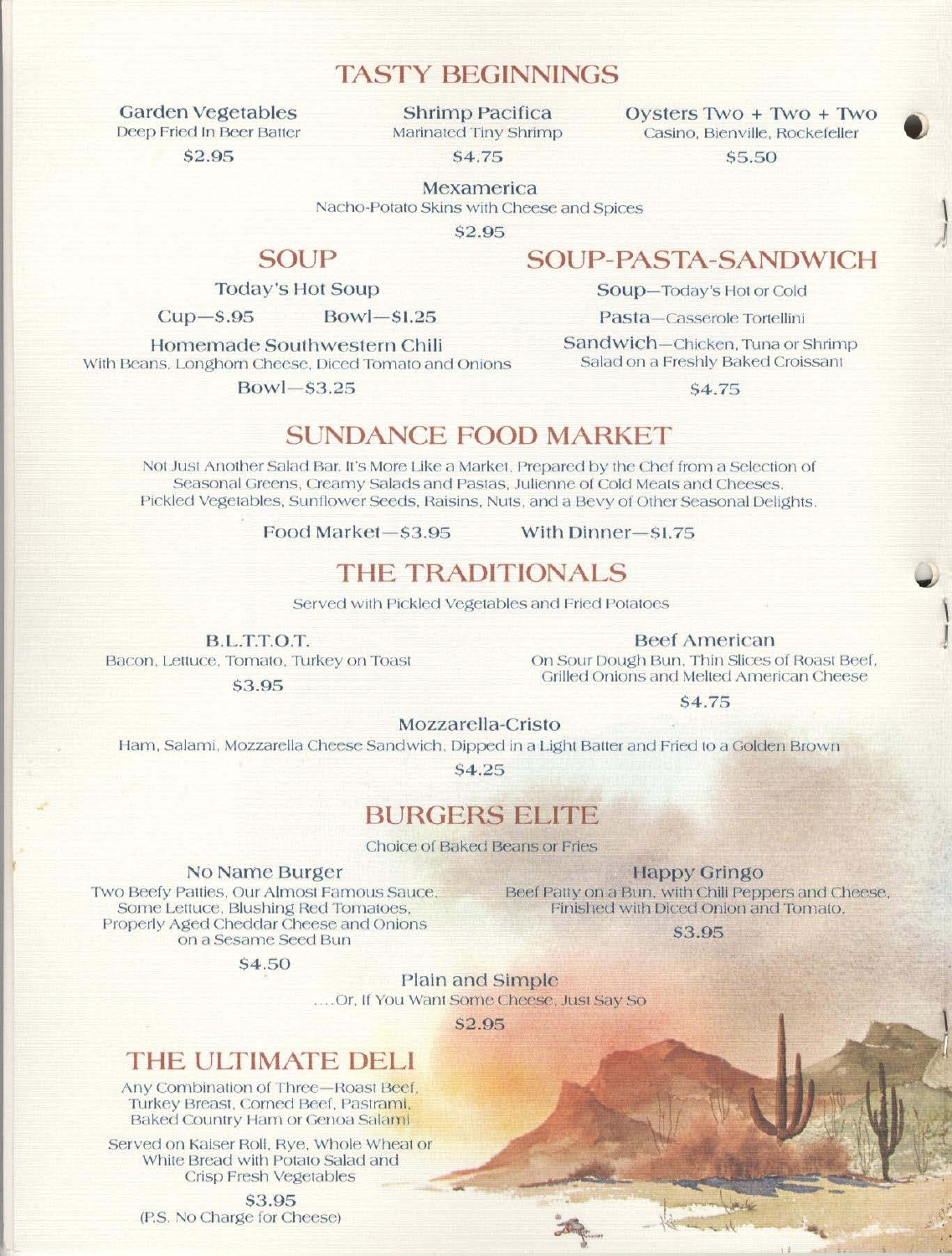### **ENTREES**

All Items Include Salad Bar or Soup, Selected Vegetable and Potato

Roast Prime Rib of Beef Served with Baked Potato and Its Natural Juice

8 Oz. Cut-S9.95 12 Oz. Cut-SII.25

P- & C-Barbecue Skewer of Selected Pork Loin and Chicken Marinated and Simmered in Barbecue Sauce

**S8.75** 

#### **Broiled Sirloin Strip Steak**

Choice Beef, Prepared as You Like-with Brandy Cream Sauce and Green Peppercorns

S<sub>12.75</sub>

**Baked Stuffed Shrimp** New England Style, Stuffed with Mushrooms and Crabmeat

S13.75

Paella Casserole Assorted Delicacies from the Sea, Beef and Chicken Blended with Rice **S8.25** 

> **Baked Trout** Seasoned in Butter and Herbs \$9.50

Spring Chicken Diable Coated with English Mustard, Parsley, Garlic and White Bread Crumbs

**S7.75** 

**Calf's Liver Forestiere** Sauteed and Laced with Smothered Onions, Mushrooms and Apple Slices

\$8.50

Cornish Game Hen Roasted on a Date Flavored Crouton Garnished with Seedless Grapes and Mandarin Segments

\$9.75

**Turkey Breast Oscar** Sliced, Topped with Crabmeat, Asparagus Spears and Bearnaise Sauce

\$7.95

## **DO YOUR HEART A FAVOR**

#### Slim and Trim

One-Half Pound Lean Ground Beef Served with Yoghurt or Cottage Cheese, Tomato, Cucumber, Sliced Egg and Fresh Fruit

\$5.25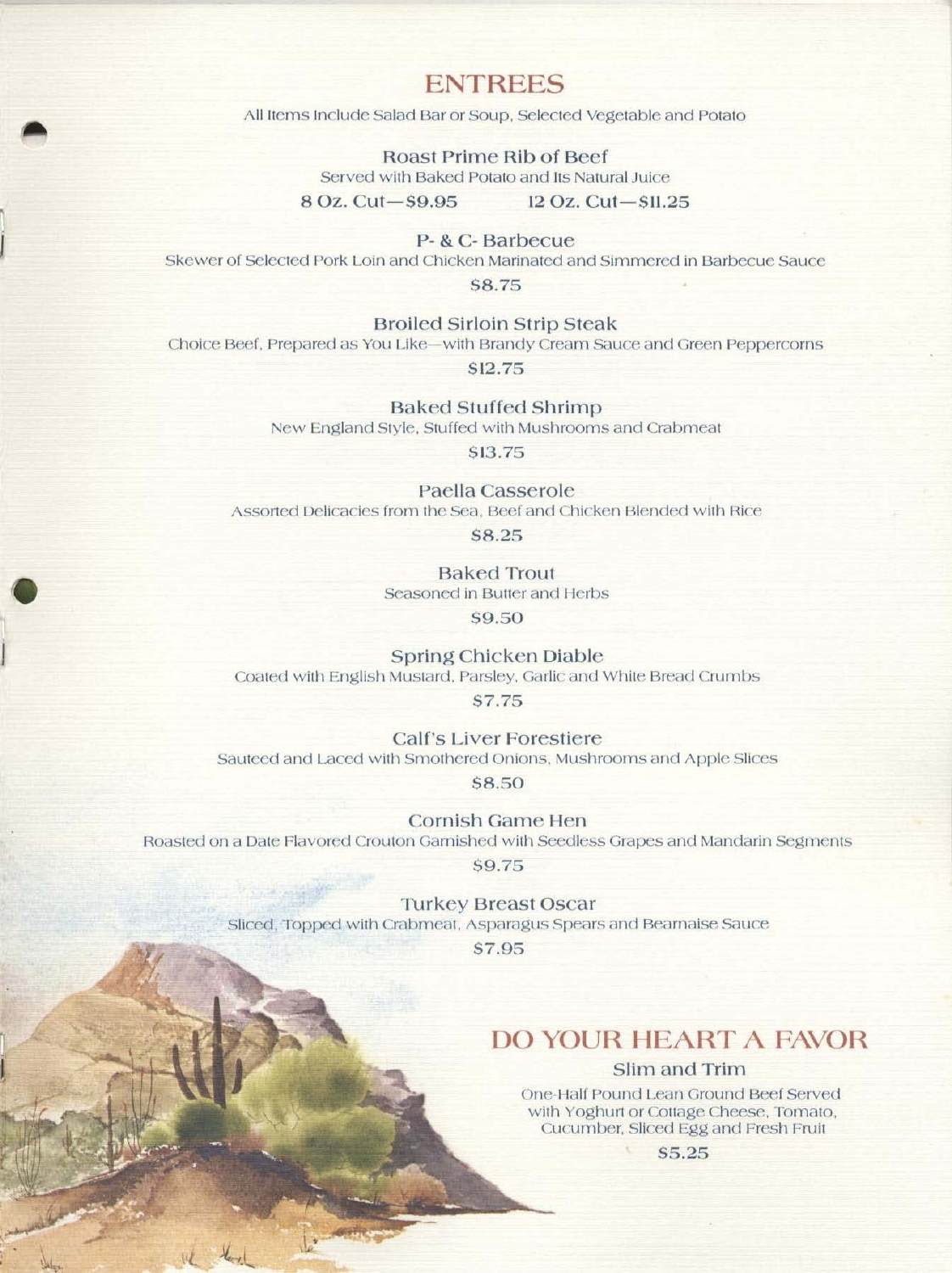# **DESSERTS**

#### **Sugar & Spice**

Deep Dish Apple Pie-\$1.75 Old Fashioned Banana Cake-S1.50 Marble Cheese Cake-\$2.50 Dutch Chocolate Cake-\$2,25 Napoleon-\$1.95 Nesselrode Pie-S1.75 Chocolate-Chocolate-\$2.25 Mousse in a Cup-S1.75

#### The Ole Ice Cream Sundae

Inspire Yourself, We'll Provide the Ice Cream. Chocolate, Vanilla or Strawberry, and You Select<br>the Toppings (as many as you like) Bittersweet Hot Fudge, Black Cherry Rum. Brandied Coffee, Raspberry Melba or Banana Nirvana To Be Covered with Burnt Almonds, Coconut Crunch, Chocolate Crisps, or Baby Marshmallows

\$2.65

# **BEVERAGES**

#### **S.75**

Selection of Teas **Constant Comment Plantation Mint** Darjeeling

Coffee & Decaffinated Milk or Non-Fat **Hot Chocolate Iced Tea**